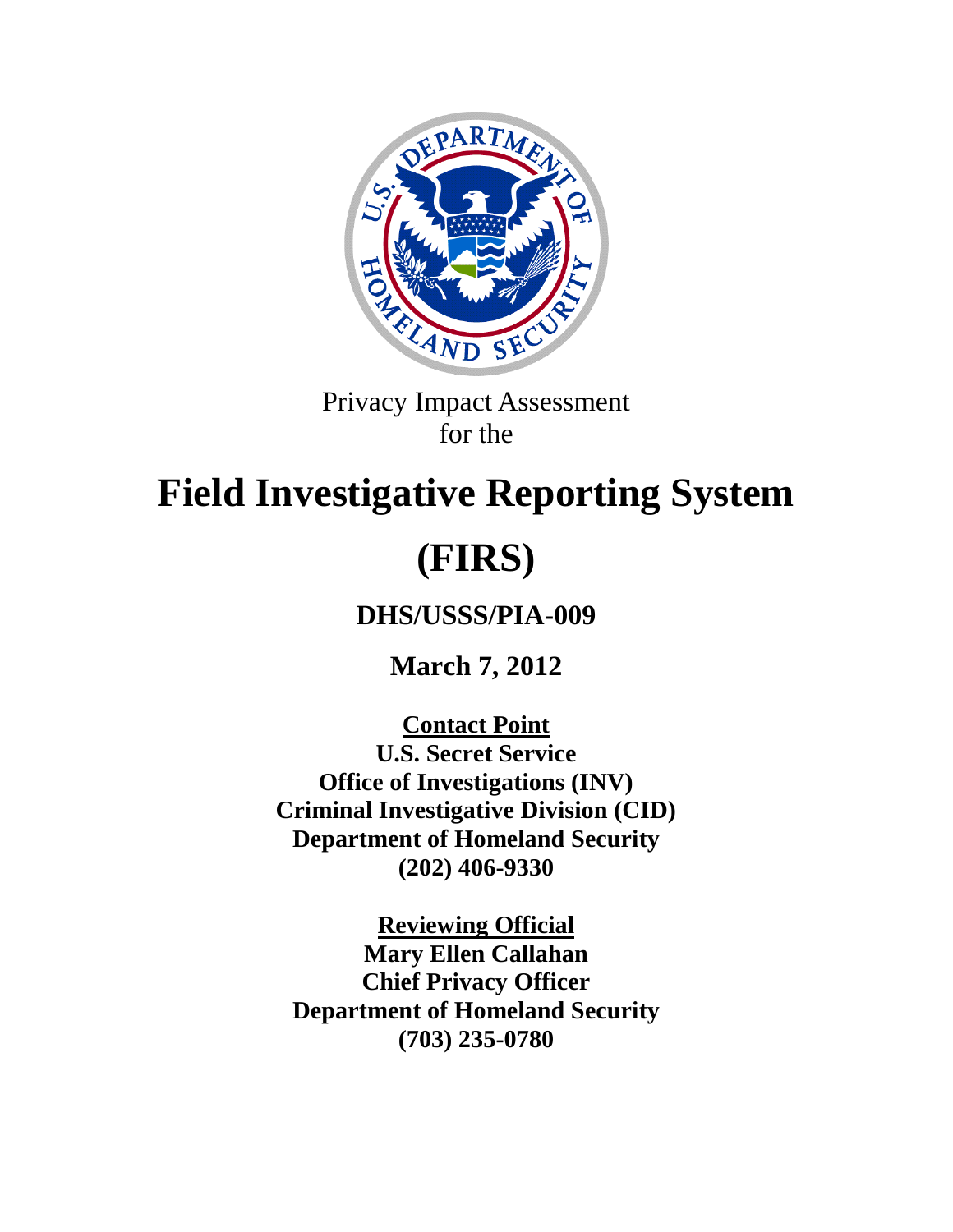

# **Abstract**

The United States Secret Service (Secret Service or USSS) has created the Field Investigative Reporting System (FIRS). The Criminal Investigative Division (CID) is the business owner of FIRS. FIRS consist of seven applications for the reporting of law enforcement activities that fall within the Secret Service's jurisdiction, such as investigating counterfeiting and electronic crimes. The Secret Service is conducting this Privacy Impact Assessment (PIA) because FIRS is a new system that contains personally identifiable information (PII) regarding subjects of criminal investigations.

# **Overview**

FIRS provides field agents the ability to obtain key investigative leads that may originate from many sources. FIRS is designed to support field agents by providing access to information regarding cases, threat assessments, crime patterns, standard operating procedures, and lessons learned at their fingertips. FIRS consist of seven applications to assist the Secret Service with gathering and analyzing key investigative information. The applications are:

• Fastrak application

During the course of an investigation it may be discovered that assets had been purchased with criminal proceeds. These assets may be subject to forfeiture. Fastrak helps Secret Service personnel manage the entire asset forfeiture process, beginning at the conclusion of the pre-seizure planning stage through to the final disposition of the asset. The application is utilized by the Asset Forfeiture Division.

• In Custody Response (ICR) application

ICR allows registered users to enter data for cases that have been brought to the attention of the Secret Service by state, local and other federal law enforcement agencies because of a violation within the jurisdiction of the Secret Service. ICR provides a way to capture data for those local arrests or custodial situations where the Secret Service responds but no further investigation is initiated by the Secret Service.

• Electronic Crimes Special Agent Program (ECSAP) application

A program established within CID to ensure the successful investigation of computerrelated and telecommunications crimes in the field, with appropriate oversight from CID.

The ECSAP application supports the recovery and analysis of evidence from digital storage media. The ECSAP application supports investigations conducted by the Secret Service, by state and local law enforcement agencies, and by other federal law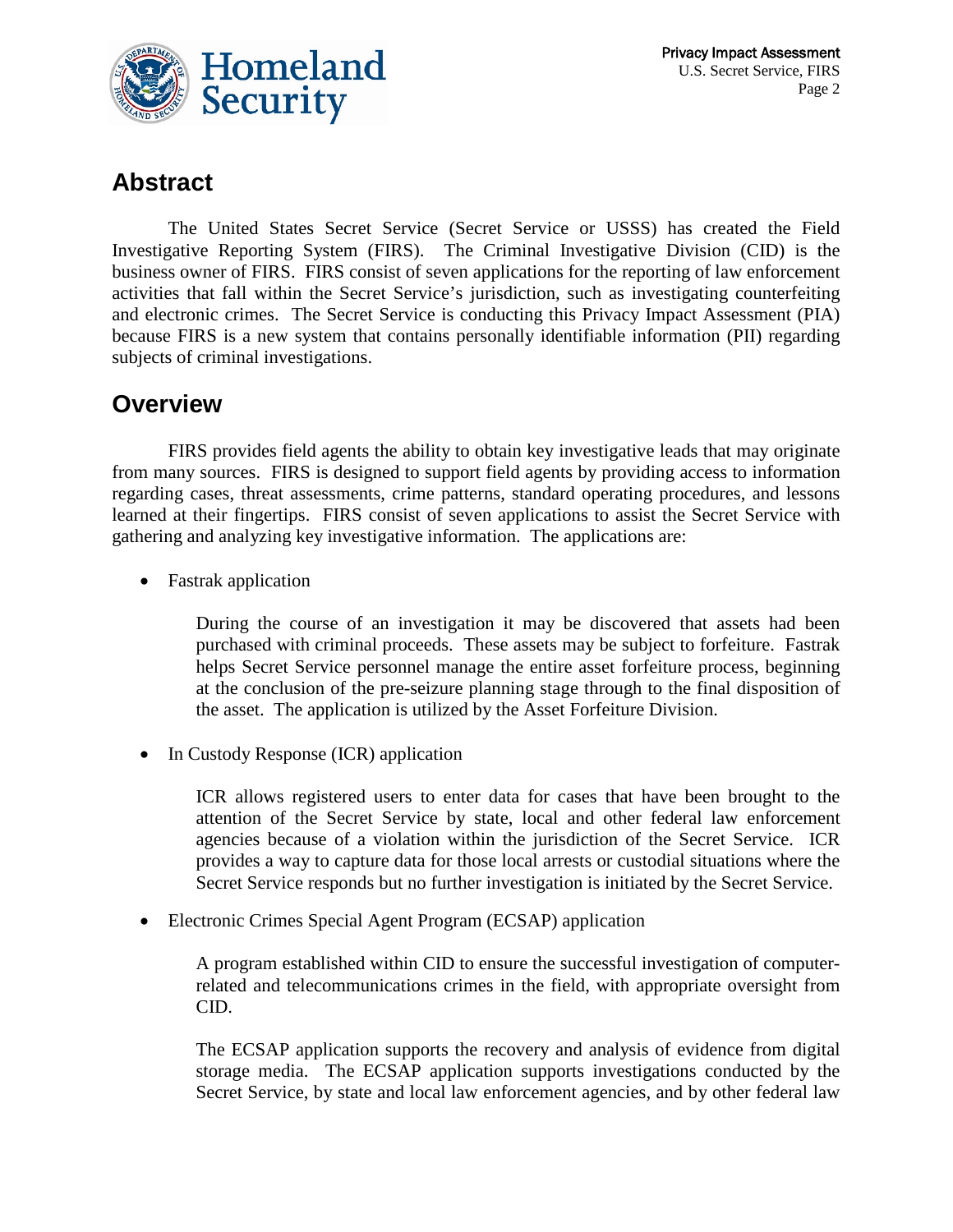

enforcement agencies. The ECSAP application allows registered users to capture, report on, search for, and review the data for ECSAP cases.

• Wireless Tracking Reporting (WTR) application

The WTR permits registered users to capture data for wireless phone tracking missions. WTR's include those carried out to support broader Secret Service investigations. Each wireless phone tracking mission is represented by a WTR case.

• Counterfeit Tracking Application (CTA)

CTA manages data regarding United States counterfeit currency. CTA offers the following features:

- Unified, flexible searching that provides customized, detailed search results.
- A complete inventory of all counterfeit contraband of record with the Secret Service, including items both in evidence (IE) and not in evidence (NIE).
- Integration with the U.S. Dollars website to provide efficient counterfeit processing between financial institutions and the Secret Service.
- A comprehensive, electronic chain of custody for all inventories of evidence for counterfeit contraband.
- Access to complete and detailed information yielded from comparative, forensic exams of counterfeit United States paper currency - in addition to technical data regarding the ink, paper, printing processes, and techniques employed in the simulation of security features.
- Comprehensive reporting on counterfeit processing statistics, including audit reports and aggregated investigative information.
- Financial Tracking Application (FTA)

FTA provides real-time fiscal oversight of USSS budgets that are funded by the Treasury Executive Office for Asset Forfeiture (TEOAF). Budgets such as Costs Leading to Seizure (CLS), Purchase of Information/Purchase of Evidence (POI/POE), Major Case Funds (MCF), and Services of Experts & Consultants, are distributed to Secret Service field offices on a case-by-case basis via funding requests submitted through FTA.

• The Comprehensive Incident Database on Targeted Violence (CID-TV)

The CID-TV is a historical and contemporary catalog of incidents of targeted violence directed toward public officials, public figures, government buildings/facilities, prominent buildings/facilities, hard infrastructure, monuments/landmarks/attractions, and prominent events. The data maintained in the database is limited to information available through open sources (e.g., media,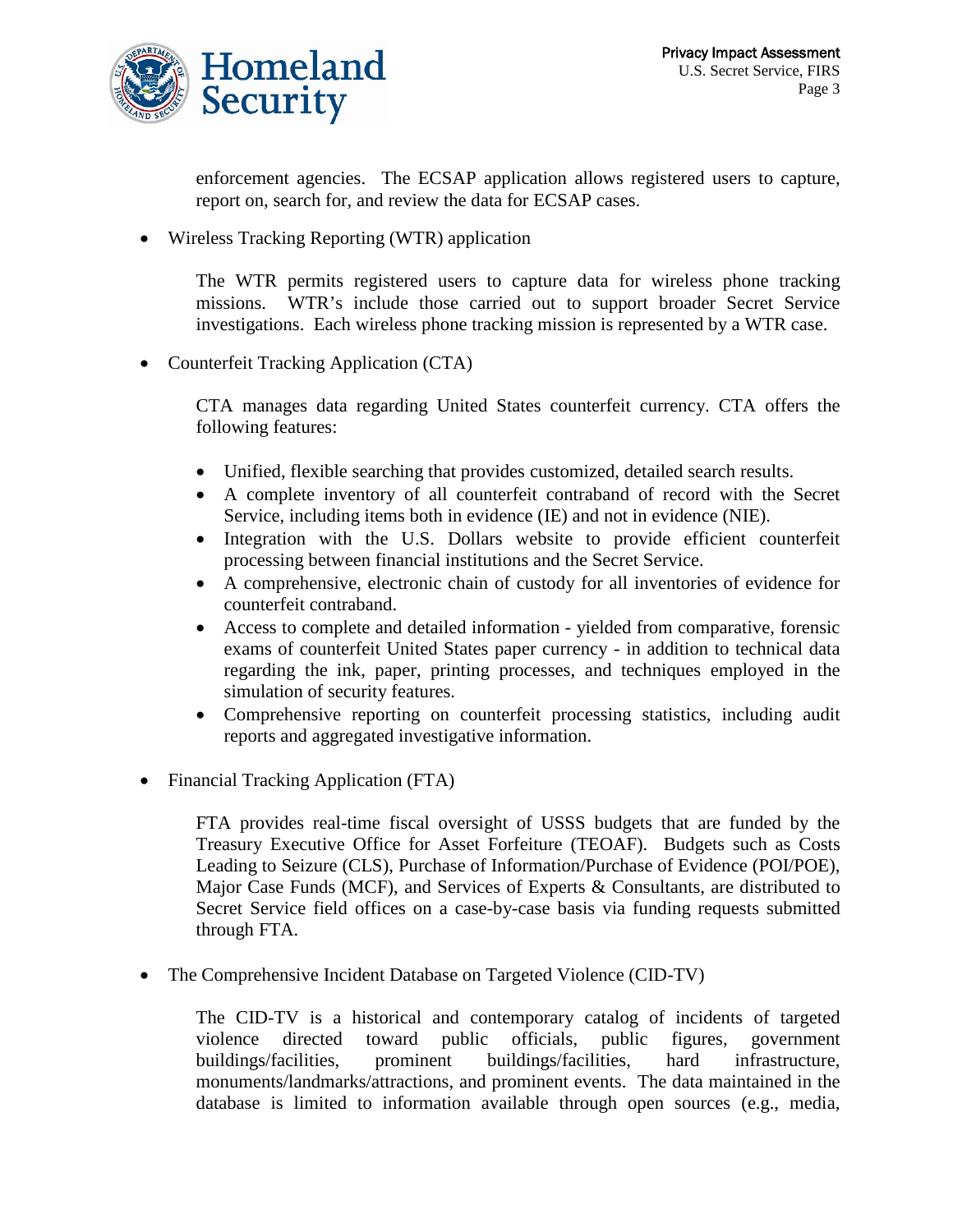

published case law, and the Internet), and decribes the incident itself, the target(s), as well as the perpetrator(s) and their reported behaviors prior to and during the incident.

• Flipbook application

The Flipbook is a knowledge-based application that facilitates the security assessment of information systems affecting the safety of persons protected by the Secret Service or the implementation of Secret Service-led security plans. Based on the information collected about an information system, the Flipbook application identifies the risk to the system and makes recommendations for security controls that reduce the risk to the system, thereby reducing the risk to Secret Service protective operations.

# **Section 1.0 Authorities and Other Requirements**

#### **1.1 What specific legal authorities and/or agreements permit and define the collection of information by the project in question?**

Investigative information is solicited and obtained under the authority of the Federal Records Act (44 U.S.C. § 3101) and implementing regulations (Title 36, Code of Federal Regulations, chapter XII). Information is collected from the following types of criminal investigations: financial, counterfeit, and cyber crimes. Such investigations are authorized by 18 U.S.C. §§ 3056 - *Powers, Authorities, and Duties of United States Secret Service*, 1029 - *Fraud and Related Activity in Connection with Access Devices*, and 1030 - *Fraud and Related Activity in Connection with Computers*.

#### **1.2 What Privacy Act Systems of Records Notice(s) (SORN(s)) apply to the information?**

The DHS/USSS-001 Criminal Investigation Information System SORN, 76 FR 49497 provides notice regarding the collection of information and the routine uses associated with the collection of the information.

#### **1.3 Has system security plan been completed for the information system(s) supporting the project?**

The system has undergone certification and accreditation, which expires on August 9, 2013.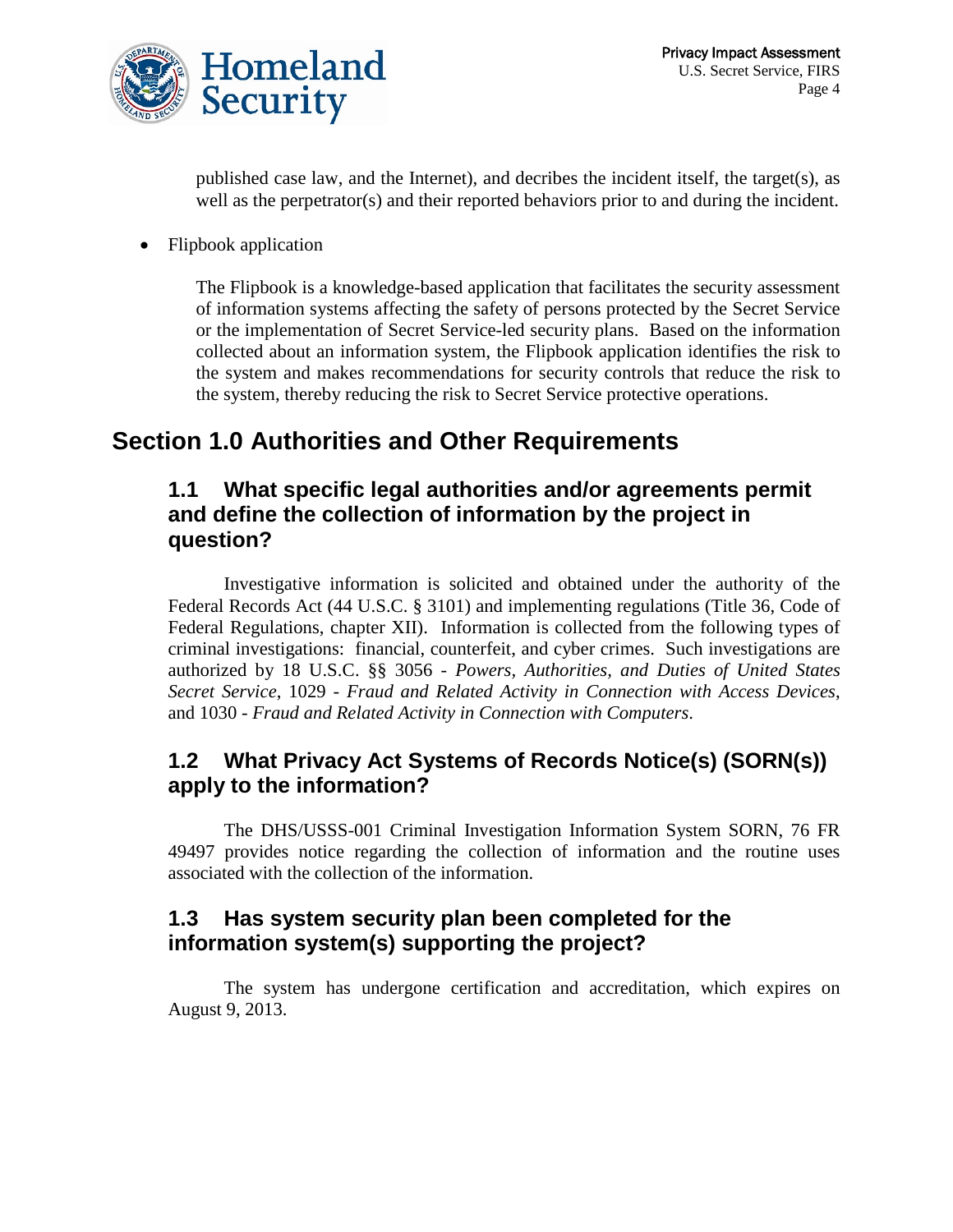

## **1.4 Does a records retention schedule approved by the National Archives and Records Administration (NARA) exist?**

Various approved record schedules exist which describe and define retention periods for investigative records (e.g., N1-87-89-2, "Field Office Investigative Records Disposition Schedule.") These approved schedules will serve as the basis for a new comprehensive schedule specific to FIRS, which is being developed for approval by the USSS Records Officer and by NARA.

## **1.5 If the information is covered by the Paperwork Reduction Act (PRA), provide the OMB Control number and the agency number for the collection. If there are multiple forms, include a list in an appendix.**

This information is not covered by the Paperwork Reduction Act.

# **Section 2.0 Characterization of the Information**

## **2.1 Identify the information the project collects, uses, disseminates, or maintains.**

FIRS collects, uses, disseminates, and maintains the following fields where relevant and available:

- Fastrak application
	- Case Number
	- Cases Agent
	- Court Case Number
	- Disposition Criteria
	- Party Information
	- Seizure Notice
	- Case Name
	- Field Office
	- Adoption Date
	- Party Criteria
	- Claim Information
	- Advertising Announcement
	- Operation Name
	- Seizure Number
	- Forfeiture Criteria
	- Inquiry Criteria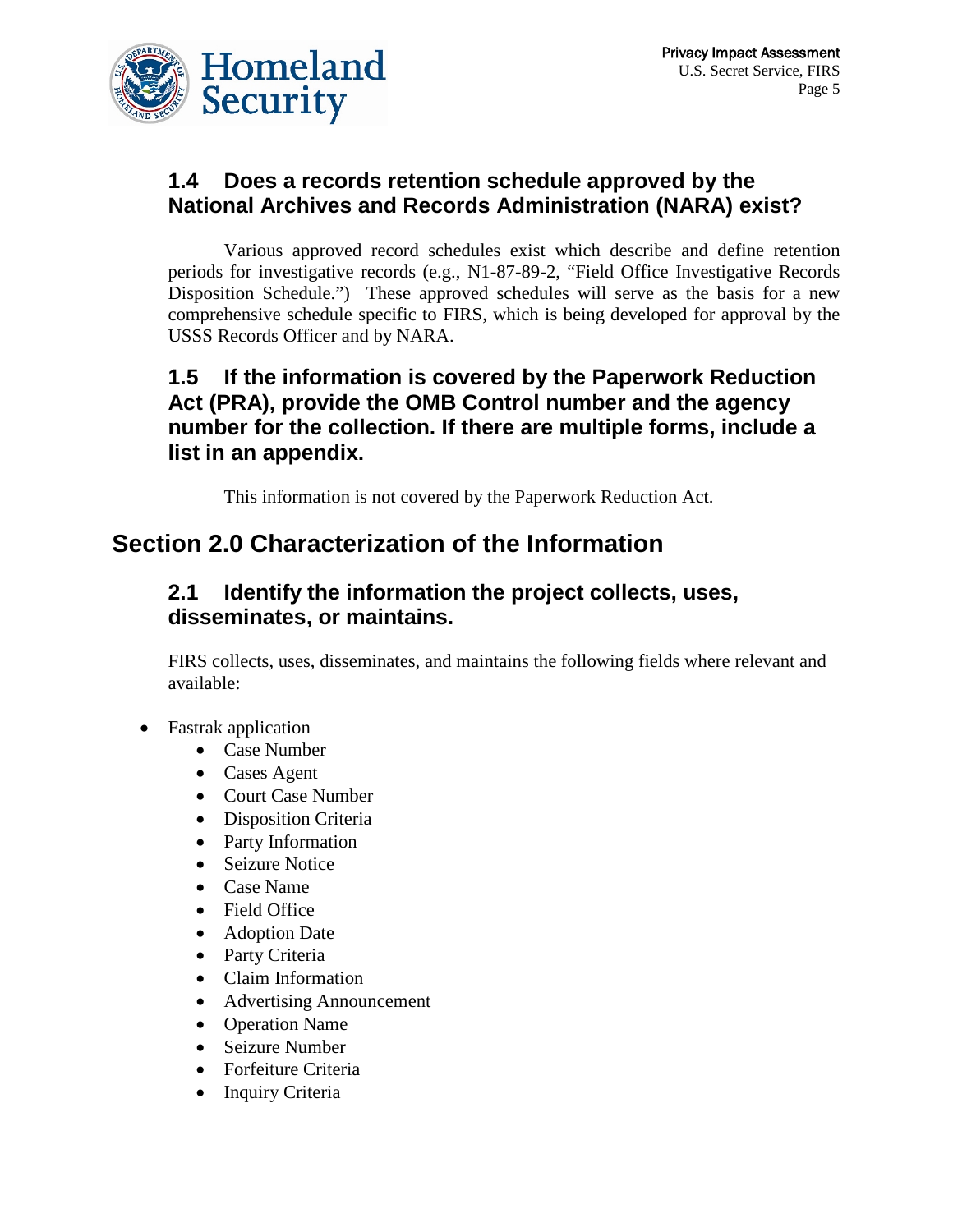

- Petition Information
- Seizure Items
- ICR
	- Case Number
	- City of Offense
	- Date Open
	- Case Synopsis
	- Exams conducted
	- Disposition
	- Statutes Violated
	- Credit Card Info
	- Case Approvers
	- Approval Line
	- Alias
	- Race
	- Eyes
	- Interest to USSS (suspect/subject, payee, witness, etc.)
	- eMail Address
	- ID Number
	- Speech Defects
	- Fingerprints date
	- Misc Numbers
	- Bank Address
	- Address (Primary)
	- Vehicle Information
	- NCIC Check
	- Occupation
	- Military Info
	- DL Number
	- Handwriting
	- Palm prints Date
	- Hobby/Skills (when relevant to a case)
	- Organizations
	- Phone Numbers
	- Employer Info
	- Evidence Info
	- SSN
	- Passport Number
	- Scars/Tattoos/Accent
	- Photograph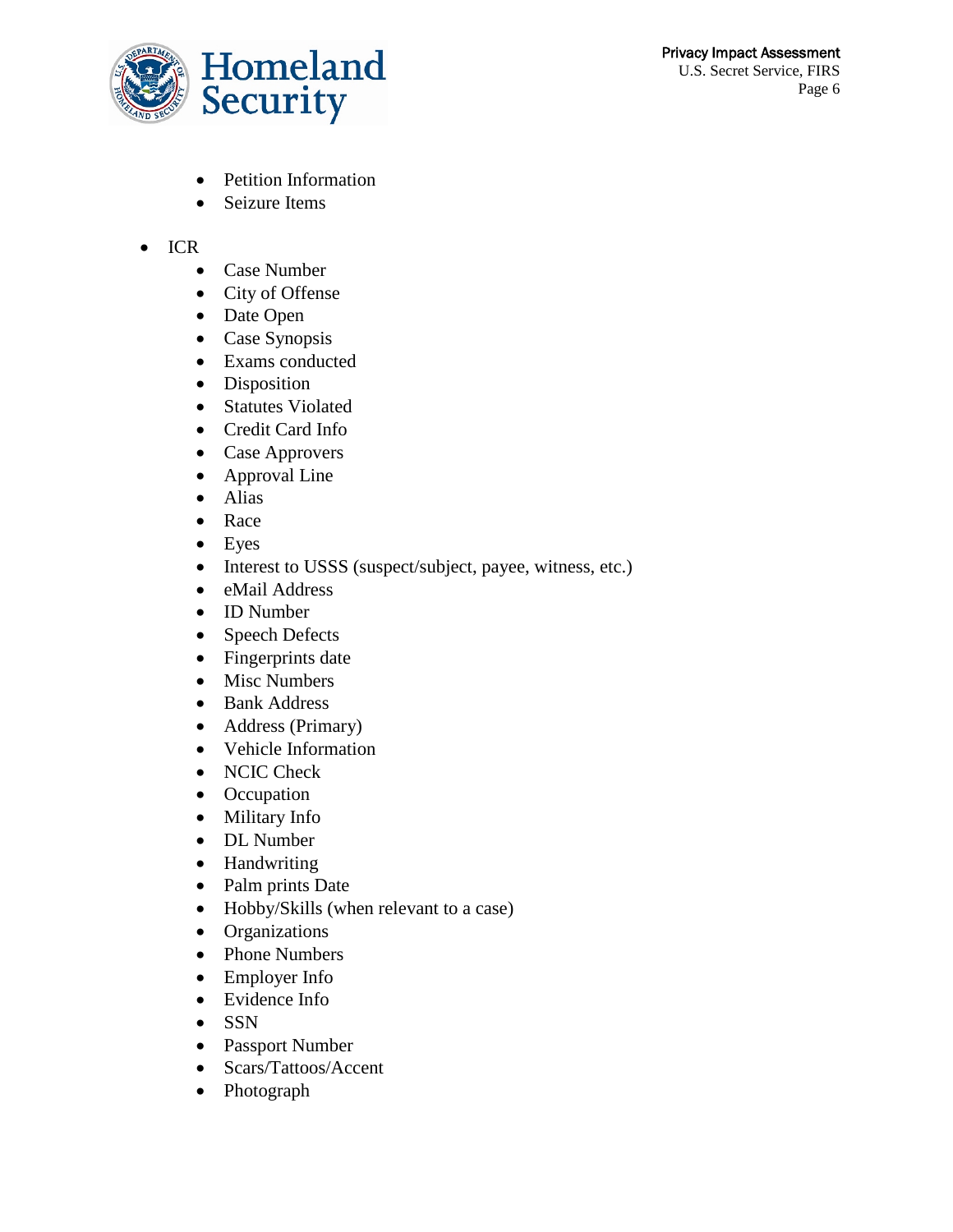#### Privacy Impact Assessment U.S. Secret Service, FIRS Page 7



- Alien Number
- Bank Acct Numbers
- Affiliations
- Address (Secondary)
- Relatives Information

#### • ECSAP

- Case Title
- State of Offense
- Evidence Information
- Disposition
- Exam dates
- Approval Info
- IOD Info
- Exam Office
- Case Summary
- Approvers
- Case Types
- Examined Items
- City of Offense
- Credit Agent Info
- Examiners Supervisor
- Other Agency Info
- Case Encryption Found
- Investigative Tools
- WTR application
	- Case Number
	- Case Subject
	- Deployment Status
	- Target Number
	- Provider
	- Pen Register Info
	- Case Types
	- Case Title
	- Tracking Dates
	- Core Violation
	- Phone Located
	- Frequency Band
	- Case Summary
	- Doc Upload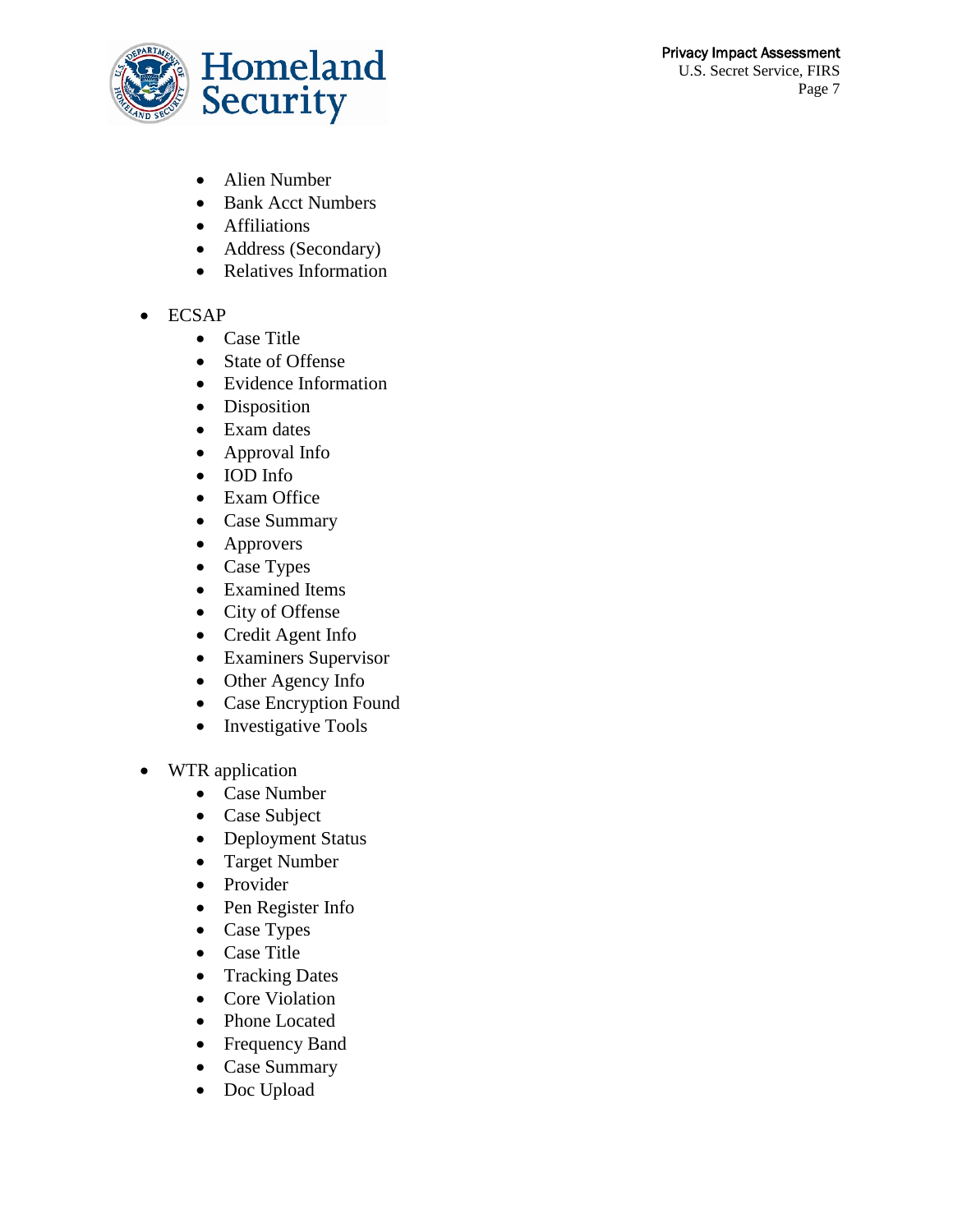#### Privacy Impact Assessment U.S. Secret Service, FIRS

Page 8



- Originating Office
- Case Jurisdiction
- Parent Case Number
- Other Agency Number
- Tracking Requests Info
- Suspect Apprehended
- After Action Report
- CTA
	- Note Identifiers
	- Rapid Print Number
	- Evidence Info
	- Plant Suppression
	- Release Notes
	- Index Info
	- Batch Info
	- Circular Info
	- Reports
	- Run Out Info
	- Activity Info
	- ICR Case Number
	- Tech Data Info
	- Chain of Custody Info
	- U.S. Dollars Upload

#### • FTA

- eMail Templates
- Funding Allocations
- Checkbook Info
- Amounts
- Status of Requests
- Descriptions
- Awardee Info
- Funding Types
- Categories
- Office Info
- Trans Dates
- Award Dates
- Total Costs
- Status Info
- TOPS Req Info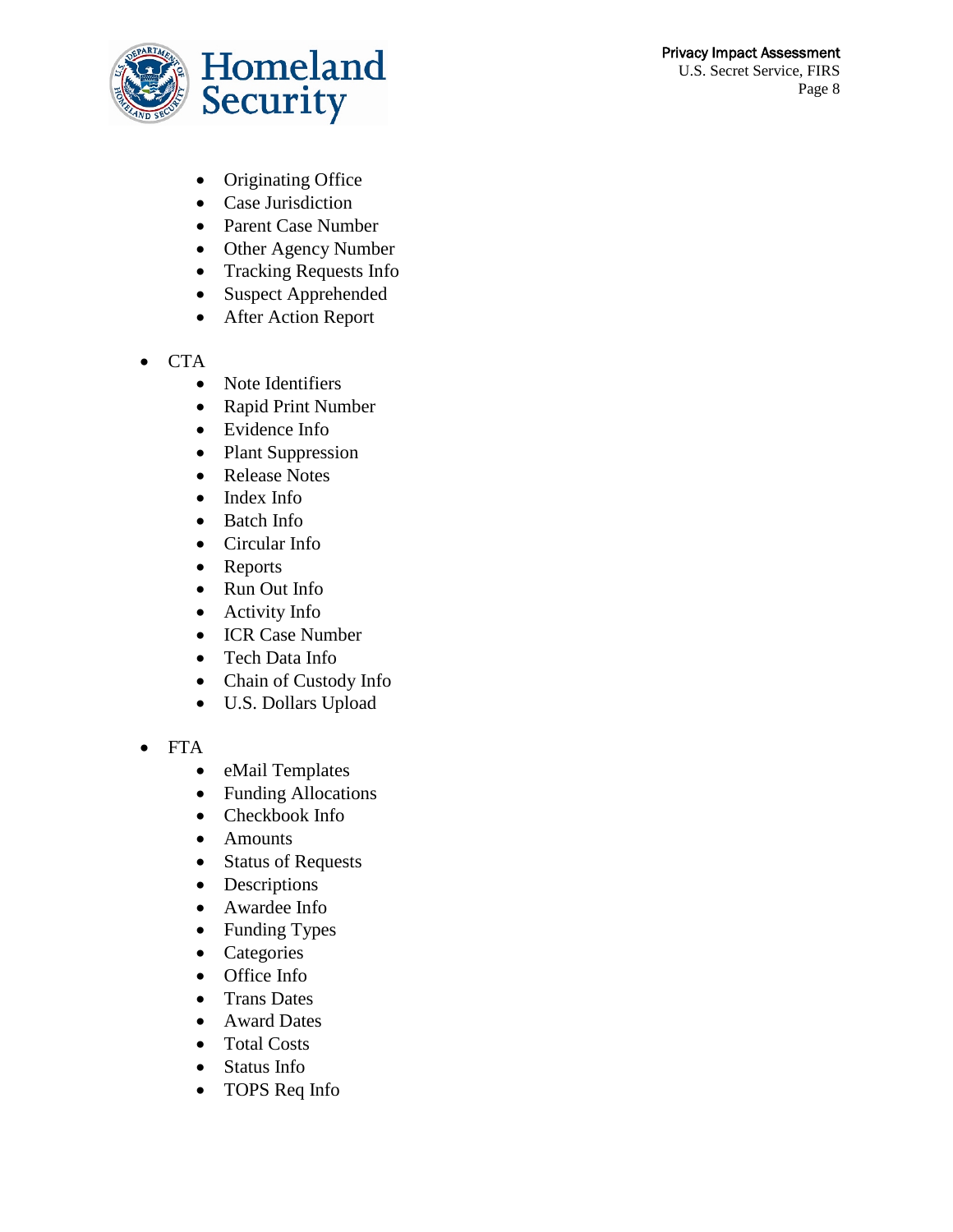

- Request Numbers
- Contract Numbers
- Funds Remaining
- Payment Amounts
- CID-TV

Perpetrators:

- Name and/or alias
- Sex/Gender
- Age at the time of the incident (not DOB)
- Reported residence at the time of the incident
- Incident identification number
- Narrative description of the incident perpetrated as reported by open sources

#### Targets:

- Name
- Sex/Gender
- Title
- Organization
- Flipbook
	- Name
	- Title/role
	- Business email address
	- Business telephone number
	- Business cellular number

## **2.2 What are the sources of the information and how is the information collected for the project?**

The information in the system is collected directly from individuals as part of an investigation or indirectly through the investigation of individuals. The various sources are:

- Wireless Tracking Reports: The information is collected from subjects/suspects during the course of tracking mission.
- Electronic Crimes Reports: The information is collected from subjects/suspects during the course of a forensic exam of a computer.
- In Custody Response Reports: The information is collected from subjects/suspects during the course of an investigation, interviews and discussion with other law enforcements.
- Counterfeit Tracking: The information is collected from banks, private entities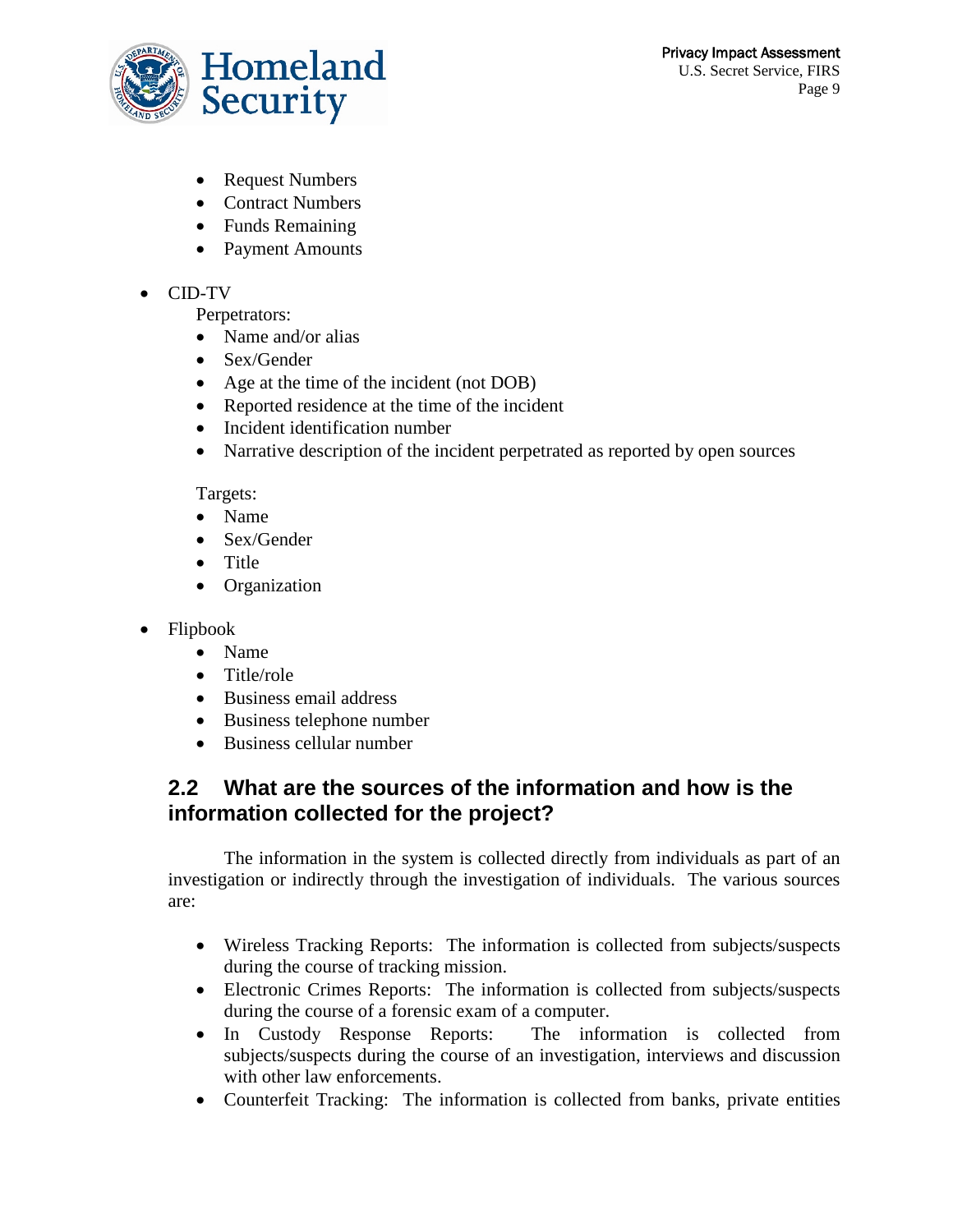

and other law enforcement.

- Asset Forfeiture Reports: The information is collected from subjects/suspects and assets being seized during the asset forfeiture processes.
- The Comprehensive Incident Database on Targeted Violence (CID-TV): Informational sources for CID-TV include published media and case law found on Lexis-Nexis or similar online databases, published monographs, professional journals, and the open internet. The information is printed and summarized in CID-TV.
- Flipbook application: The sources of information for the Flipbook application include the personal interview of owners of information systems being assessed as well as open source information.

#### **2.3 Does the project use information from commercial sources or publicly available data? If so, explain why and how this information is used.**

CID-TV uses informational sources that include published media and case law found on Lexis-Nexis and similar online databases. The information is used to document details of past incidents of violence and inform research into preventing future ones.

#### **2.4 Discuss how accuracy of the data is ensured.**

The information is checked for accuracy by investigators during the course of the investigative process, and again when information is entered into FIRS.

#### **2.5 Privacy Impact Analysis: Related to Characterization of the Information**

**Privacy Risk:** There is a privacy risk that more PII may be collected than is necessary to accomplish the purpose for which the information was originally collected.

**Mitigation:** The risk is mitigated because data is most often collected by Secret Service agents trained in collecting information from various sources which is necessary and appropriate for investigative purposes, whether that information is obtained from individuals, entities, or pre-existing law enforcement records. PII is collected to enable positive identification so that (a) the individual is identifiable during future interactions with the agency; (b) the individual is not erroneously identified as, or linked to, another individual; and (c) further investigation can be conducted (if necessary).

**Privacy Risk:** There is a privacy risk of erroneous entry of an individual's PII into the FIRS database.

**Mitigation:** This risk is mitigated by limiting input and access to the system to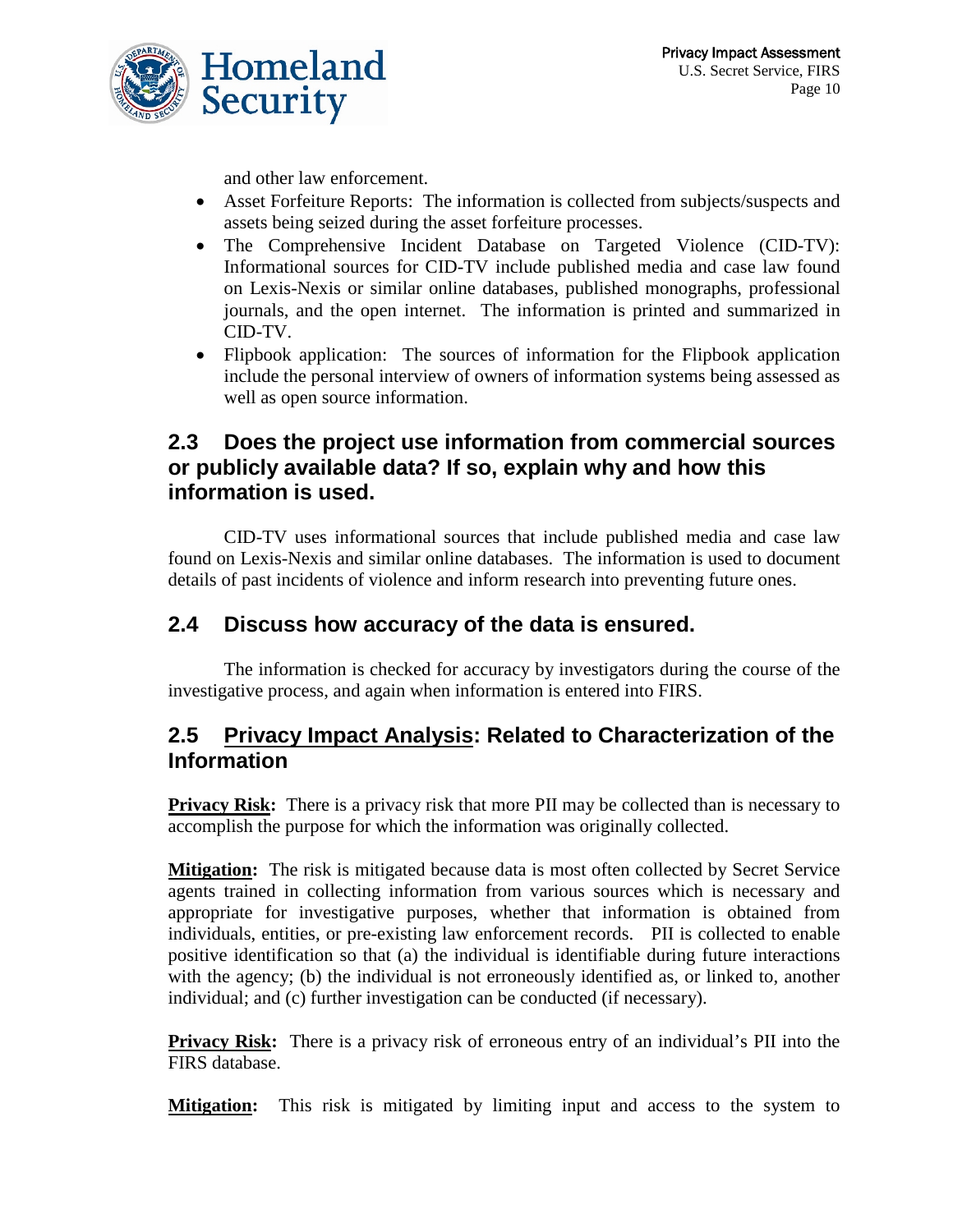

authorized Secret Service employees engaged in criminal investigative activities who are trained on the use of FIRS.

# **Section 3.0 Uses of the Information**

# **3.1 Describe how and why the project uses the information.**

• Fastrak

The Fastrak application uses the information to track seized assets through the entire forfeiture process.

• ICR

The ICR information is used to track criminal activity that falls within the jurisdiction of the Secret Service but does not rise to federal prosecution levels.

• ECSAP

The ECSAP application uses the information to report the findings of a forensic examination conducted on a subject computer/server (i.e. computer/server identification, HD identification, Media identification, synopsis of examination findings).

• WTR

The WTR application uses the information to report the results of a wireless tracking mission conducted on a subject phone number (i.e., phone identifier and mission results).

• CTA

The CTA application uses the information to search and report on counterfeit currency. The information is used to link together notes, and identify trends and passing activity.

• FTA

The FTA application uses the information to allocate funding to projects, record obligations and expenses, and report funding balances.

• CID-TV

The CID-TV was created in support of research conducted by the National Threat Assessment Center (NTAC). NTAC was authorized to perform research on targeted violence by the Presidential Protection Act of 2000. The database serves as an historical and contemporary catalog of incidents of targeted violence directed toward public officials, public figures, government buildings/facilities, prominent buildings/facilities, hard infrastructure, monuments/landmarks/attractions, and prominent events. CID-TV will enhance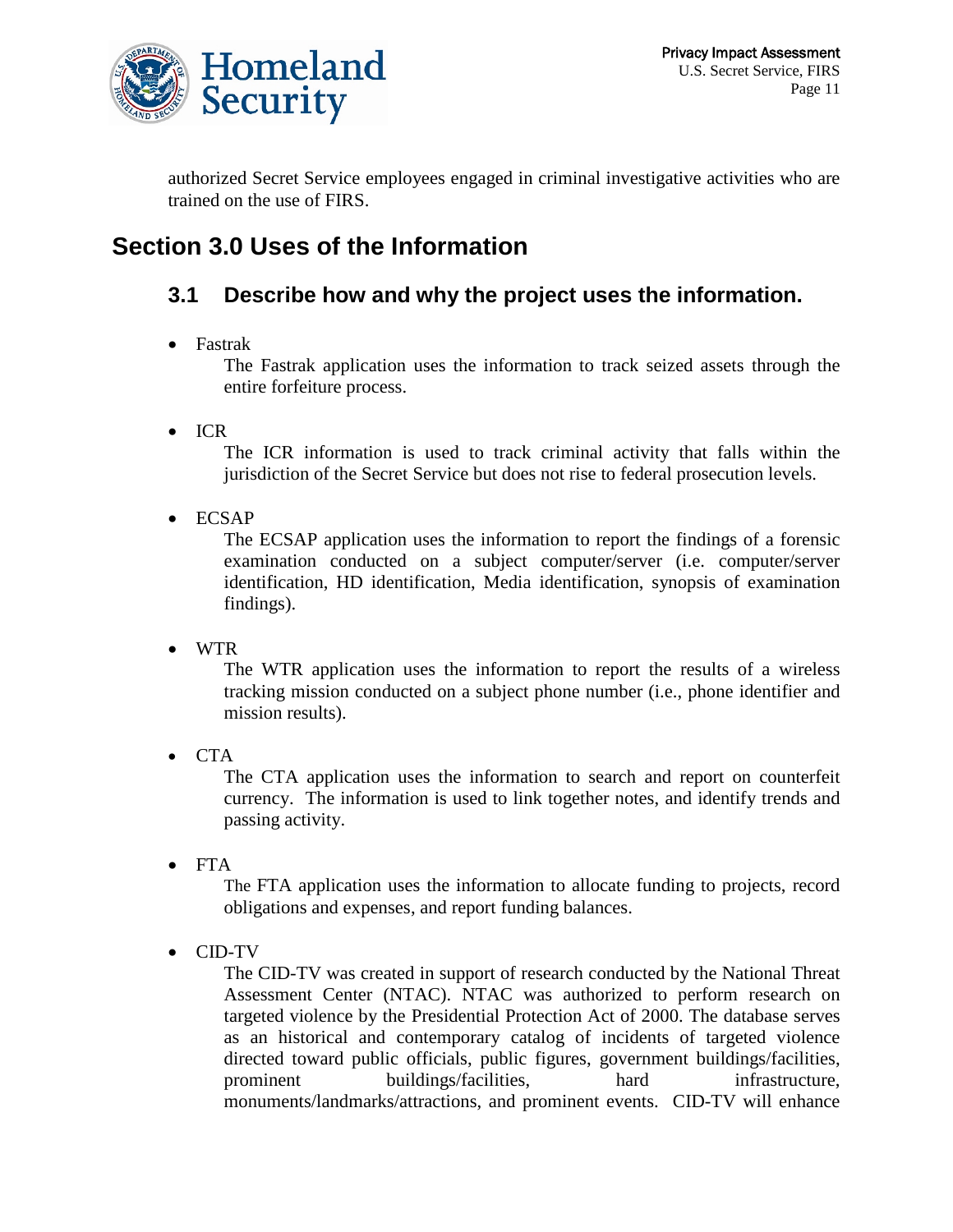

the agency's level of knowledge in the area of threat assessment by identifying trends, providing information on key incident elements, aiding in the identification of new areas of research, and streamlining the research process for NTAC.

• Flipbook

The Flipbook application uses the information it collects to assess and mitigate the information security risk to systems that affect the safety of persons protected by the Secret Service or that affect the implementation of Secret Service led protective operations. Specifically, the information collected by the Flipbook application is used to make security control recommendations for information systems as a risk mitigation strategy.

#### **3.2 Does the project use technology to conduct electronic searches, queries, or analyses in an electronic database to discover or locate a predictive pattern or an anomaly? If so, state how DHS plans to use such results.**

No.

#### **3.3 Are there other components with assigned roles and responsibilities within the system?**

No. There are no other components with assigned roles and responsibilities within the system.

#### **3.4 Privacy Impact Analysis: Related to the Uses of Information**

**Privacy Risk:** The privacy risk associated with the uses of the information is the potential that the information could inaccurately identify lawful behavior as suspicious and form the basis of an investigation.

**Mitigation:** All Secret Service agents are trained to act upon only that information which is both credible and necessary in the furtherance of the agency's protective and investigative missions. Access to the information is limited only to those Secret Service employees who need access to effectively perform their jobs. All Secret Service employees and contractors are trained on the appropriate use of PII.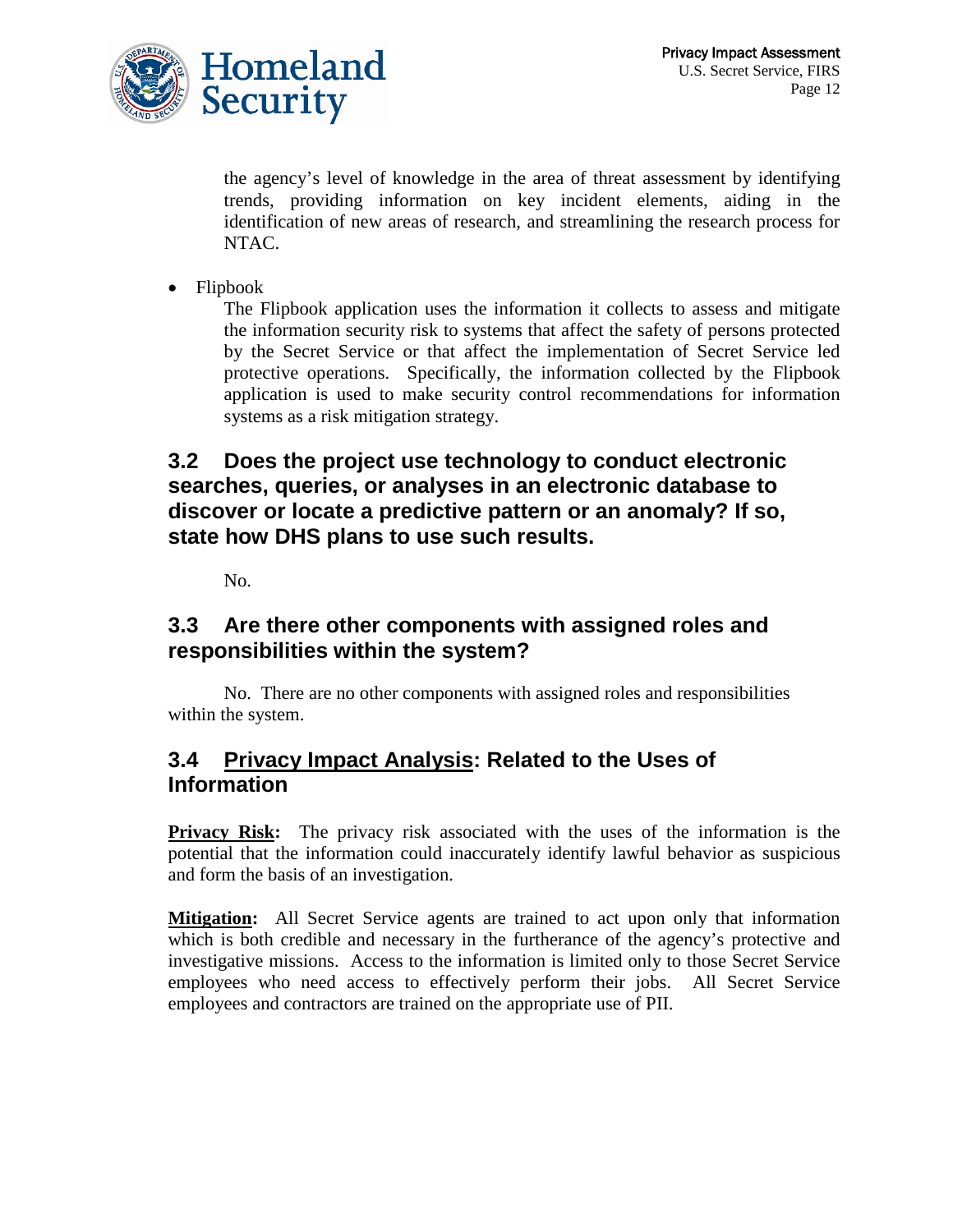

#### **Section 4.0 Notice**

#### **4.1 How does the project provide individuals notice prior to the collection of information? If notice is not provided, explain why not.**

The DHS/USSS-001 Criminal Investigation Information System SORN, 76 FR 49497, provides notice regarding the collection of information and the routine uses associated with the collection of the information. Notice to individuals prior to collection of information could impede law enforcement's investigation. The final rule for the system of records officially exempts the system from portions of the Privacy Act.

#### **4.2 What opportunities are available for individuals to consent to uses, decline to provide information, or opt out of the project?**

Individuals may provide the information voluntarily via consent. Where consent is not obtained, the information is obtained through other lawful means (e.g., search warrant, audio/video recording). Under some circumstances, individuals cannot decline to provide information (e.g., court order). Information obtained during the course of an investigation is maintained in accordance with law enforcement retention rules and policies. Information collected and maintained on individuals can be obtained through the Freedom of Information Act.

## **4.3 Privacy Impact Analysis: Related to Notice**

**Privacy Risk:** There is a risk that subjects of an investigation may not know that information about them is being collected and maintained.

**Mitigation:** The DHS/USSS-001 Criminal Investigation Information System SORN, 76 FR 49497, provides general notice of the purpose of collection, redress procedures, and the routine uses associated with the collection of the information.

# **Section 5.0 Data Retention by the project**

#### **5.1 Explain how long and for what reason the information is retained.**

The Secret Service retains the information no longer than is useful or appropriate for carrying out the information dissemination, collaboration, or investigation purposes for which it was originally collected. Information which is collected that becomes part of an investigative case file will be retained for a period which corresponds to the specific case type developed (e.g., 30 years for judicial criminal cases; 10 years for non-judicial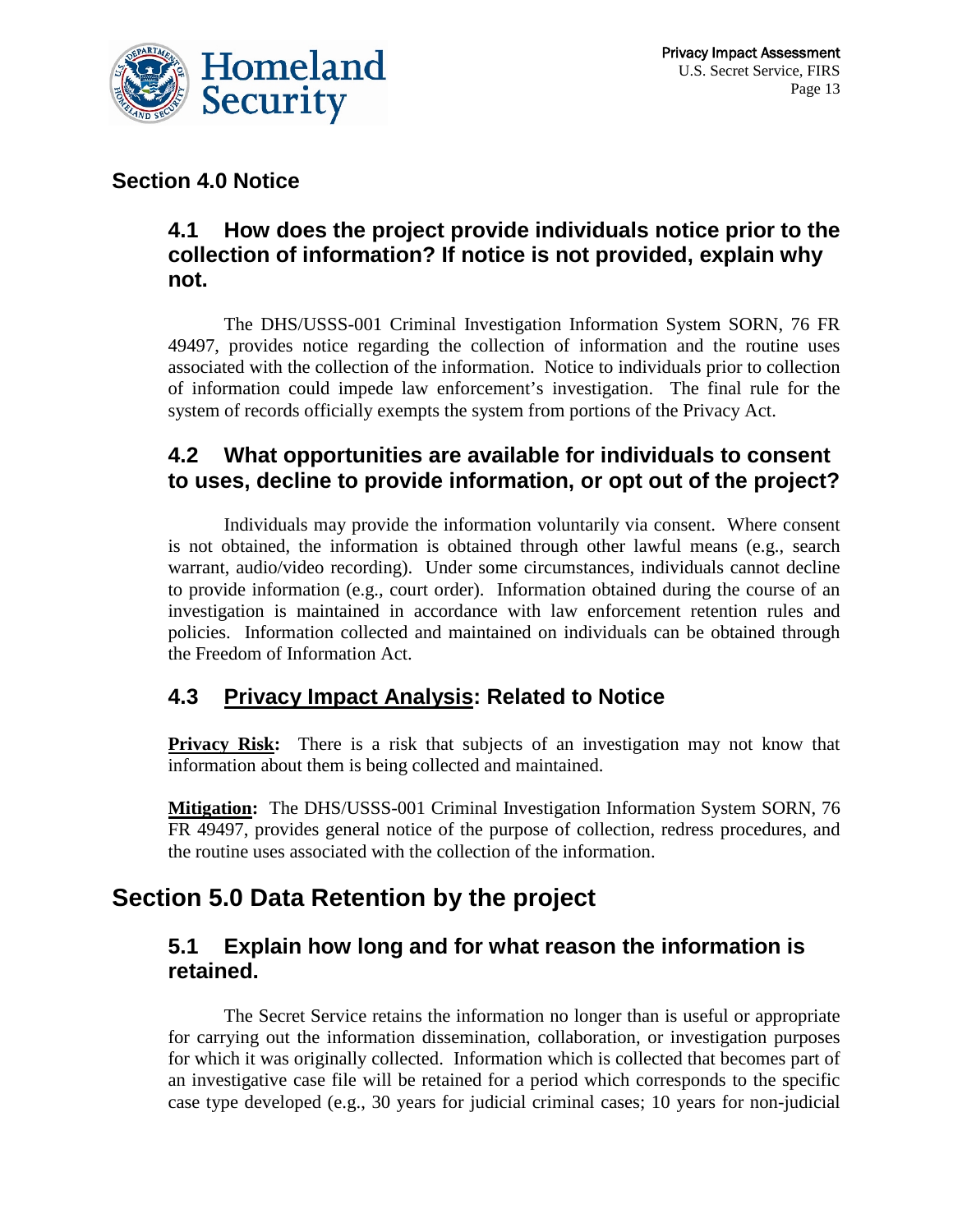

criminal cases, 5 years for non-criminal cases, etc.). Case files involving crimes which have no statute of limitations (e.g., murder) may be retained indefinitely. Information which is derived or received from another law enforcement agency may have specialized retention requirements based upon equities established by the originating agency. (For example, any case file containing Protected Internal Revenue Service Information has a minimum 8 year retention period.)

Information which is collected that does not become part of an investigative case file, per existing retention schedules established and/or approved by the National Archives and Records Administration (NARA), may be destroyed/deleted when no longer needed for administrative, legal, or audit purposes. Understanding that the time frames associated with such purposes can vary widely (e.g., a backup of the database which is overwritten on a nightly basis, versus a litigation-related preservation order which may remain in effect indefinitely), it is not practical to assign a specific retention period to this type of data. However, it should be understood that the Secret Service has no interest in preserving such information any longer than is absolutely necessary.

# **5.2 Privacy Impact Analysis: Related to Retention**

**Privacy Risk:** Data may inadvertently be stored for a period longer or shorter than that which is required or necessary.

**Mitigation:** This risk is mitigated by providing proper records retention training to all system users and periodically auditing the system. The information in FIRS will be retained for the timeframes outlined in Section 5.1 consistent with general law enforcement system retention schedules and necessary to complete the Secret Service's mission.

# **Section 6.0 Information Sharing**

#### **6.1 Is information shared outside of DHS as part of the normal agency operations? If so, identify the organization(s) and how the information is accessed and how it is to be used.**

Yes, any information maintained in FIRS may be shared in accordance with the purposes and routine uses specified in the Secret Service's System of Records Notice DHS/USSS-001 (Criminal Investigative Information System, 76 FR 49497,) in support of the Secret Service investigative mission; for example, investigation information may be routinely shared with the Department of Justice for purposes of prosecution or other law enforcement.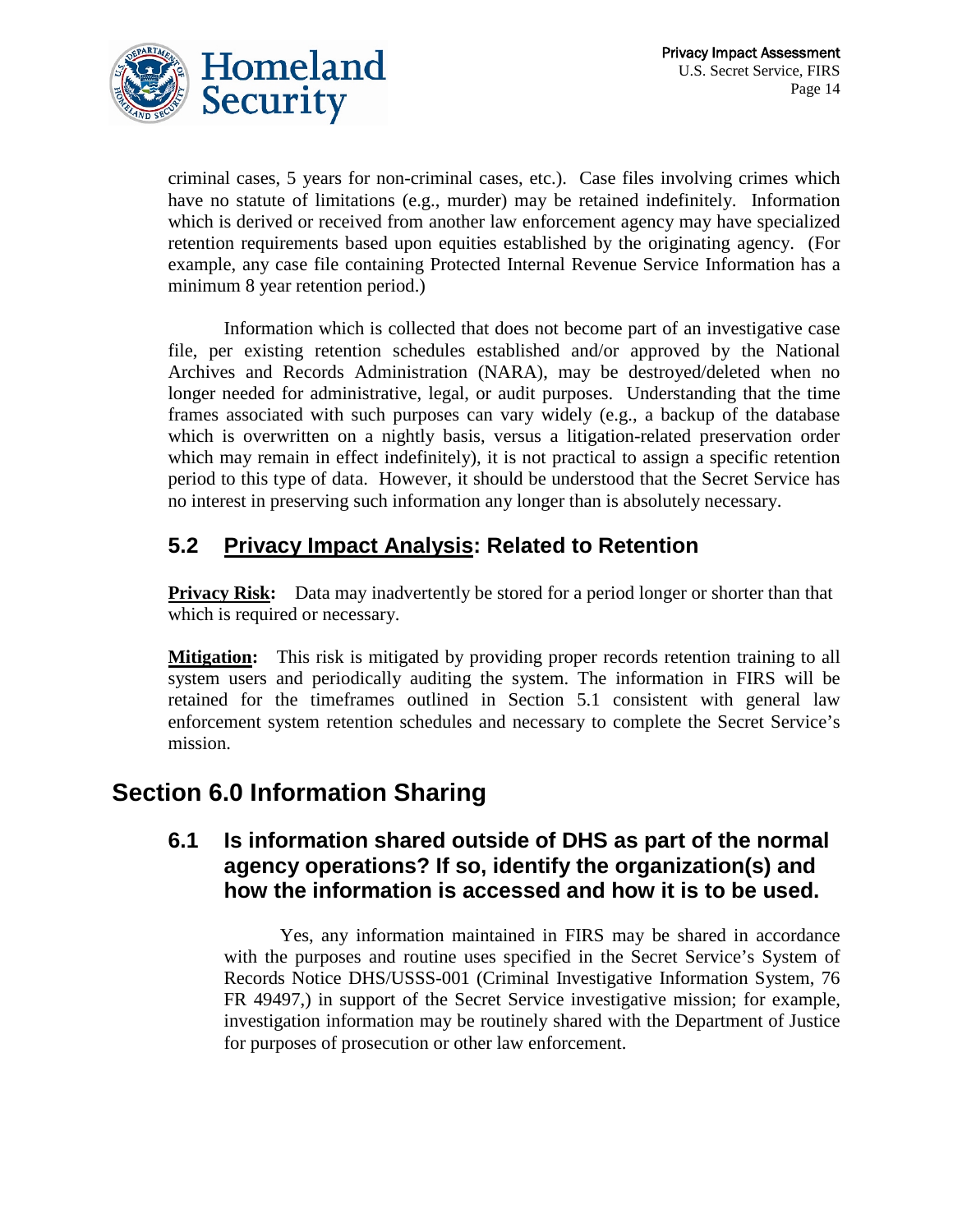

#### **6.2 Describe how the external sharing noted in 6.1 is compatible with the SORN noted in 1.2.**

Any information maintained in FIRS may be shared in accordance with the purposes and routine uses specified in the Secret Service's DHS/USSS-001 Criminal Investigative Information System SORN, 76 FR 49497, in support of the Secret Service investigative mission. To the extent that information may be released pursuant to any routine uses, such release may be made only if it is compatible with the purposes of the original collection, as determined on a caseby-case basis.

#### **6.3 Does the project place limitations on re-dissemination?**

Yes. When they log on, users of the system are advised that information obtained from the system should be shared only with those individuals or entities that have an official need to know as part of their official responsibilities and that steps should be taken to ensure that the PII contained therein is appropriately safeguarded.

#### **6.4 Describe how the project maintains a record of any disclosures outside of the Department.**

Agency policy requires that users of the system document the dissemination of information obtained from the system in their memorandum of record on the matter.

#### **6.5 Privacy Impact Analysis: Related to Information Sharing**

**Privacy Risk:** To the extent that information may be released pursuant to any routine uses, the privacy risk identified is the disclosure of PII to an unauthorized recipient.

**Mitigation:** To mitigate this risk, disclosure may be made only by authorized Secret Service employees engaged in criminal investigative activities who are trained on the use of FIRS. Authorized Secret Service FIRS users may only share the data pursuant to routine uses specified in the Secret Service's DHS/USSS-001 Criminal Investigative Information System SORN, 76 FR 49497, in support of the Secret Service investigative mission.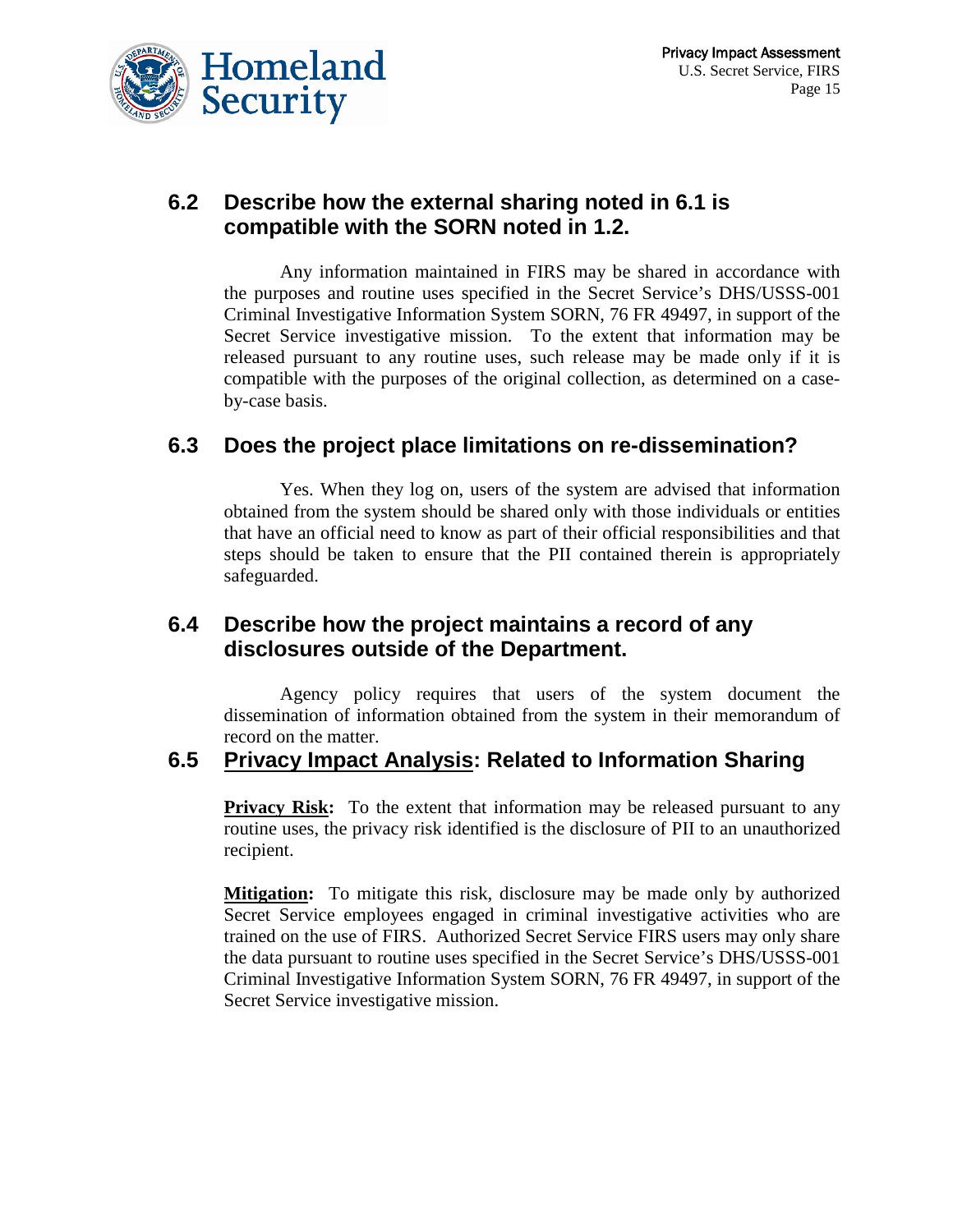

# **Section 7.0 Redress**

#### **7.1 What are the procedures that allow individuals to access their information?**

Access requests should be directed to Communications Center, FOIA/PA Officer, 245 Murray Lane, S.W., Building T-5, Washington, D.C. 20223 and will be considered on a case-by-case basis. However, as noted in DHS/USSS-001 Criminal Investigative Information System SORN, 76 FR 49497, the system of records is exempt from the Privacy Act's access and amendment provisions; therefore, record access and amendment may not be available in all cases.

## **7.2 What procedures are in place to allow the subject individual to correct inaccurate or erroneous information?**

The procedures are the same as those outlined in Question 7.1.

## **7.3 How does the project notify individuals about the procedures for correcting their information?**

The mechanism for requesting correction of information contained in any Secret Service criminal investigation information system is specified in the DHS/USSS-001 Criminal Investigation Information System SORN, 76 FR 49497, published in the Federal Register.

#### **7.4 Privacy Impact Analysis: Related to Redress**

Redress may be available by making a written request to the Secret Service Freedom of Information Officer as described above; however, providing individual access and/or correction of the records may be limited for law enforcement reasons as expressly permitted in the PA and the DHS/USSS-001 Criminal Investigative Information System SORN, 76 FR 49497.

# **Section 8.0 Auditing and Accountability**

#### **8.1 How does the project ensure that the information is used in accordance with stated practices in this PIA?**

The system is audited regularly to ensure appropriate use and access to information. There are also technical safeguards such as the use of client software which is installed on work stations and requires a valid approved user identification and password.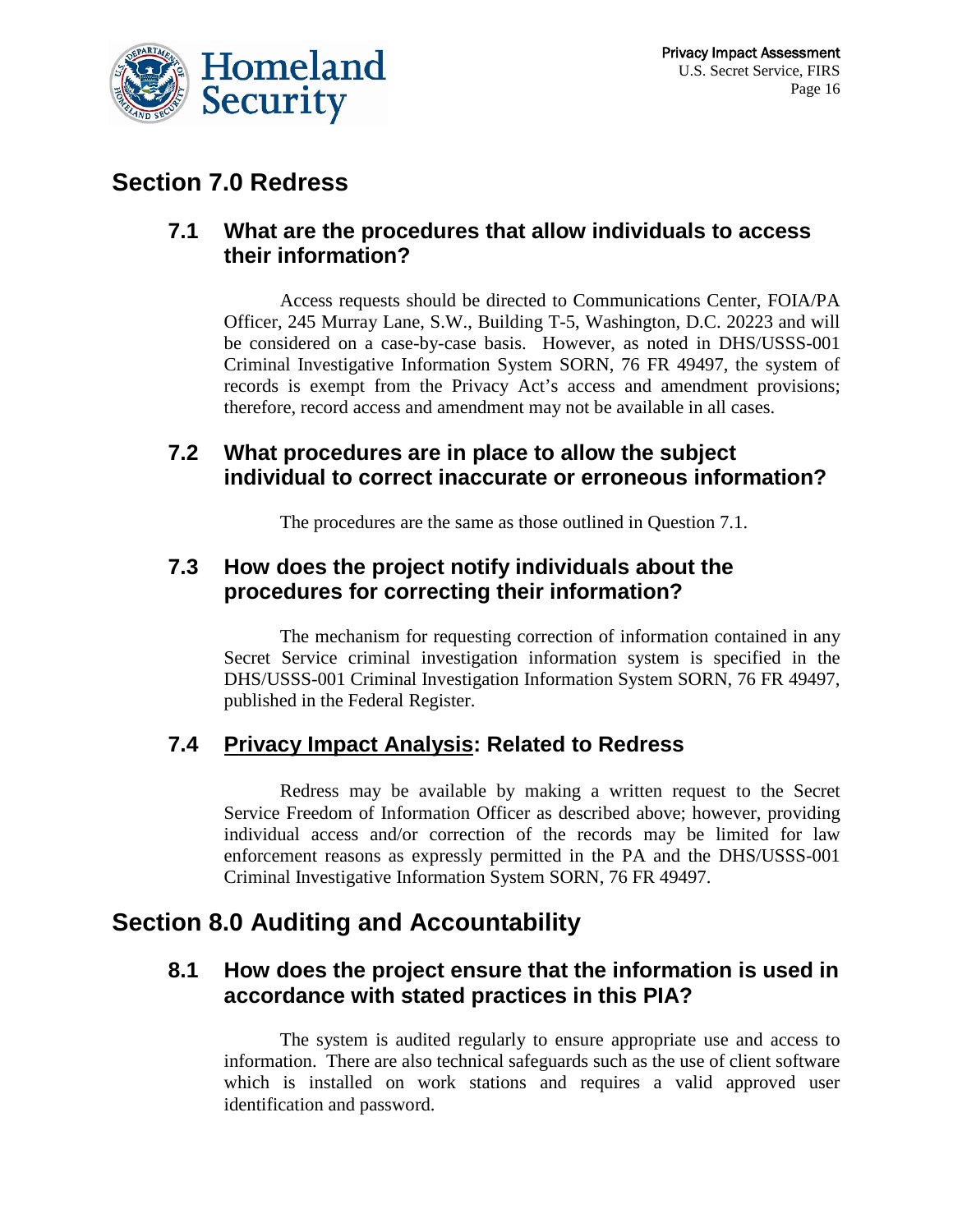

#### **8.2 Describe what privacy training is provided to users either generally or specifically relevant to the project.**

All Secret Service employees and contractors are required to receive annual privacy and security training to ensure their understanding of proper handling and securing of PII. Also, DHS has published the *Handbook for Safeguarding Sensitive PII*, providing employees and contractors additional guidance.

#### **8.3 What procedures are in place to determine which users may access the information and how does the project determine who has access?**

DHS physical and information security policies dictate who may access Secret Service computers and filing systems. Specifically, DHS Management Directive 4300A outlines information technology procedures for granting access to Secret Service computers. Access to the information is strictly limited by access controls to those who require it for completion of their official duties.